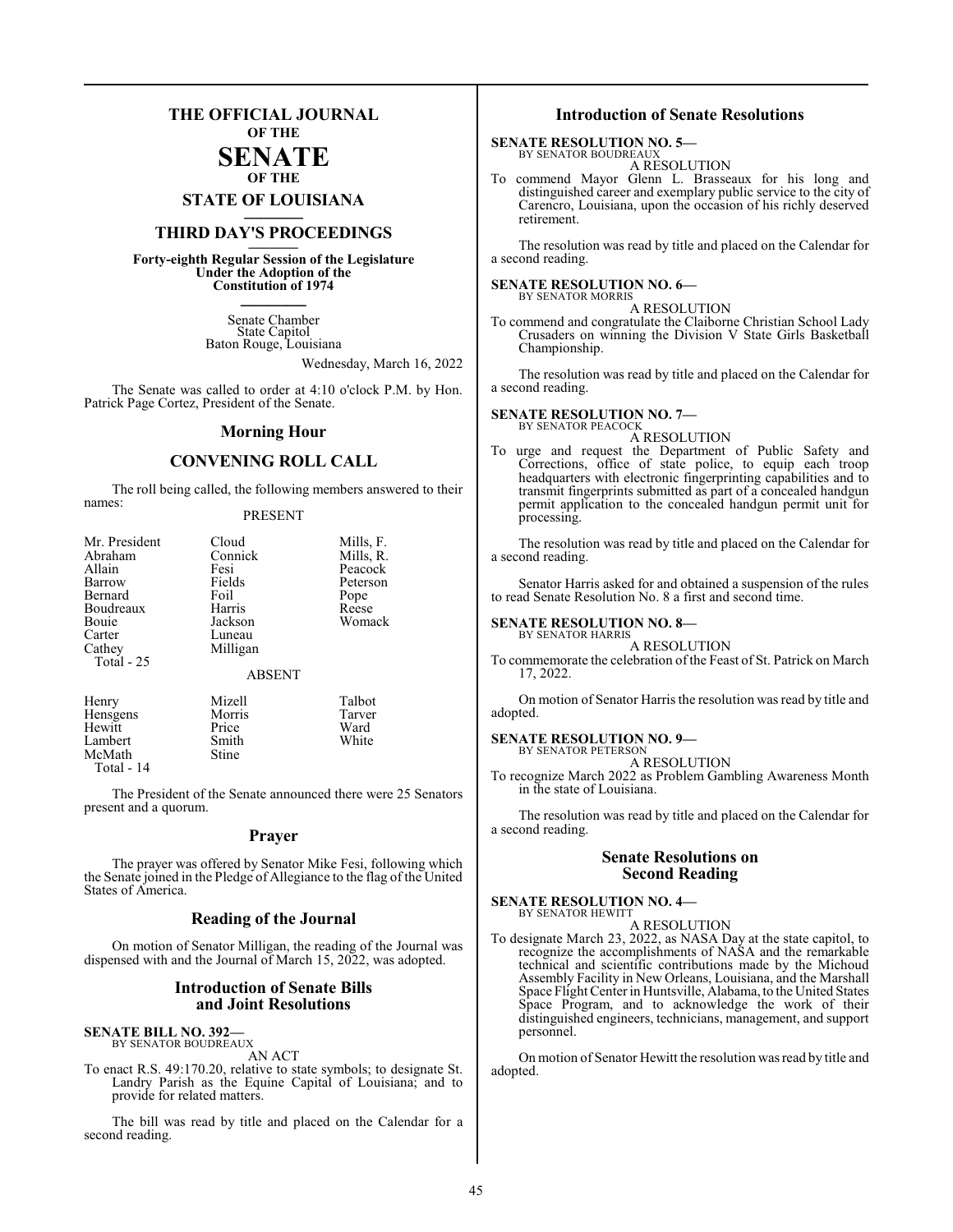March 16, 2022

#### **Senate Concurrent Resolutions on Second Reading**

**SENATE CONCURRENT RESOLUTION NO. 7—**

BY SENATOR BOUDREAUX AND REPRESENTATIVE HUVAL A CONCURRENT RESOLUTION

To designate Tuesday, June 14, 2022, as Mr. TonyChachere Day and to recognize and celebrate the fiftieth anniversary of his company, Tony Chachere's Famous Creole Cuisine.

The concurrent resolution was read by title. Senator Boudreaux moved to adopt the Senate Concurrent Resolution.

#### **ROLL CALL**

The roll was called with the following result:

#### YEAS

| Mr. President<br>Abraham<br>Barrow<br>Bernard<br>Boudreaux<br>Bouie<br>Carter<br>Cathey<br>Connick<br>Total - 25 | Fesi<br>Fields<br>Foil<br>Harris<br>Hewitt<br>Jackson<br>Luneau<br>Milligan<br>Mills, F.<br><b>NAYS</b> | Mills, R.<br>Mizell<br>Peacock<br>Peterson<br>Pope<br>Reese<br>Womack |
|------------------------------------------------------------------------------------------------------------------|---------------------------------------------------------------------------------------------------------|-----------------------------------------------------------------------|
| Total $-0$                                                                                                       | ABSENT                                                                                                  |                                                                       |
| Allain<br>Cloud<br>Henry<br>Hensgens<br>Lambert                                                                  | McMath<br>Morris<br>Price<br>Smith<br>Stine                                                             | Talbot<br>Tarver<br>Ward<br>White                                     |

Total - 14

The Chair declared the Senate adopted the Senate Concurrent Resolution and ordered it sent to the House.

#### **SENATE CONCURRENT RESOLUTION NO. 8—** BY SENATOR CATHEY

A CONCURRENT RESOLUTION

To urge and request the Senate Committee on Agriculture, Forestry, Aquaculture, and Rural Development and the House Committee on Agriculture, Forestry, Aquaculture, and Rural Development to meet and function as a joint committee to study and make recommendations regarding the appropriate level of support to further the missions, goals, and priorities of the Louisiana State University Agricultural Center and the Southern University Agricultural Research and Extension Center.

The resolution was read by title and referred by the President to the Committee on Agriculture, Forestry, Aquaculture, and Rural Development.

#### **Senate Concurrent Resolutions to be Adopted, Subject to Call**

#### **Called from the Calendar**

Senator Fred Mills asked that Senate Concurrent Resolution No. 3 be called from the Calendar.

#### **SENATE CONCURRENT RESOLUTION NO. 3—** BY SENATOR FRED MILLS

A CONCURRENT RESOLUTION

To express the sincere condolences of the Legislature of Louisiana upon the passing of pharmacist and public servant, Carl W.

## **Page 2 SENATE 3rd DAY'S PROCEEDINGS**

Aron, and to honor the legacy of compassion and love he leaves for his family, friends, community, and the state of Louisiana.

The concurrent resolution was read by title. Senator Fred Mills moved to adopt the Senate Concurrent Resolution.

### **ROLL CALL**

The roll was called with the following result:

YEAS

Mr. President Fesi Fesi Mills, R.<br>Abraham Fields Mizell Abraham Field<br>Barrow Foil Barrow Foil Peacock<br>Bernard Harris Peterson Boudreaux Hewitt Pope Bouie Jackson<br>Carter Luneau Carter Luneau Womack<br>Cathey Milligan Womack Cathey Milligan<br>Connick Mills, F. Mills, F. Total - 25 Total - 0 Allain McMath Talbot Henry Price Ward<br>
Hensgens Smith White Hensgens Smith<br>Lambert Stine Lambert Total - 14

Harris Peterson<br>Hewitt Pope

NAYS

ABSENT

Morris Tarver<br>Price Ward

The Chair declared the Senate adopted the Senate Concurrent Resolution and ordered it sent to the House.

#### **House Concurrent Resolutions on Second Reading**

**HOUSE CONCURRENT RESOLUTION NO. 16—** BY REPRESENTATIVES SCHEXNAYDER AND GREGORY MILLER AND SENATORS PRICE AND SMITH

A CONCURRENT RESOLUTION

To commend the St. Charles Catholic High School football team on winning the Louisiana High School Athletic Association 2021 Division III state championship.

The resolution was read by title and returned to the Calendar, subject to call.

#### **Reports of Committees**

The following reports of committees were received and read:

#### **REPORT OF COMMITTEE ON**

#### **HEALTH AND WELFARE**

Senator Fred H. Mills, Jr., Chairman on behalf of the Committee on Health and Welfare, submitted the following report:

#### March 16, 2022

To the President and Members of the Senate:

I am directed by your Committee on Health and Welfare to submit the following report: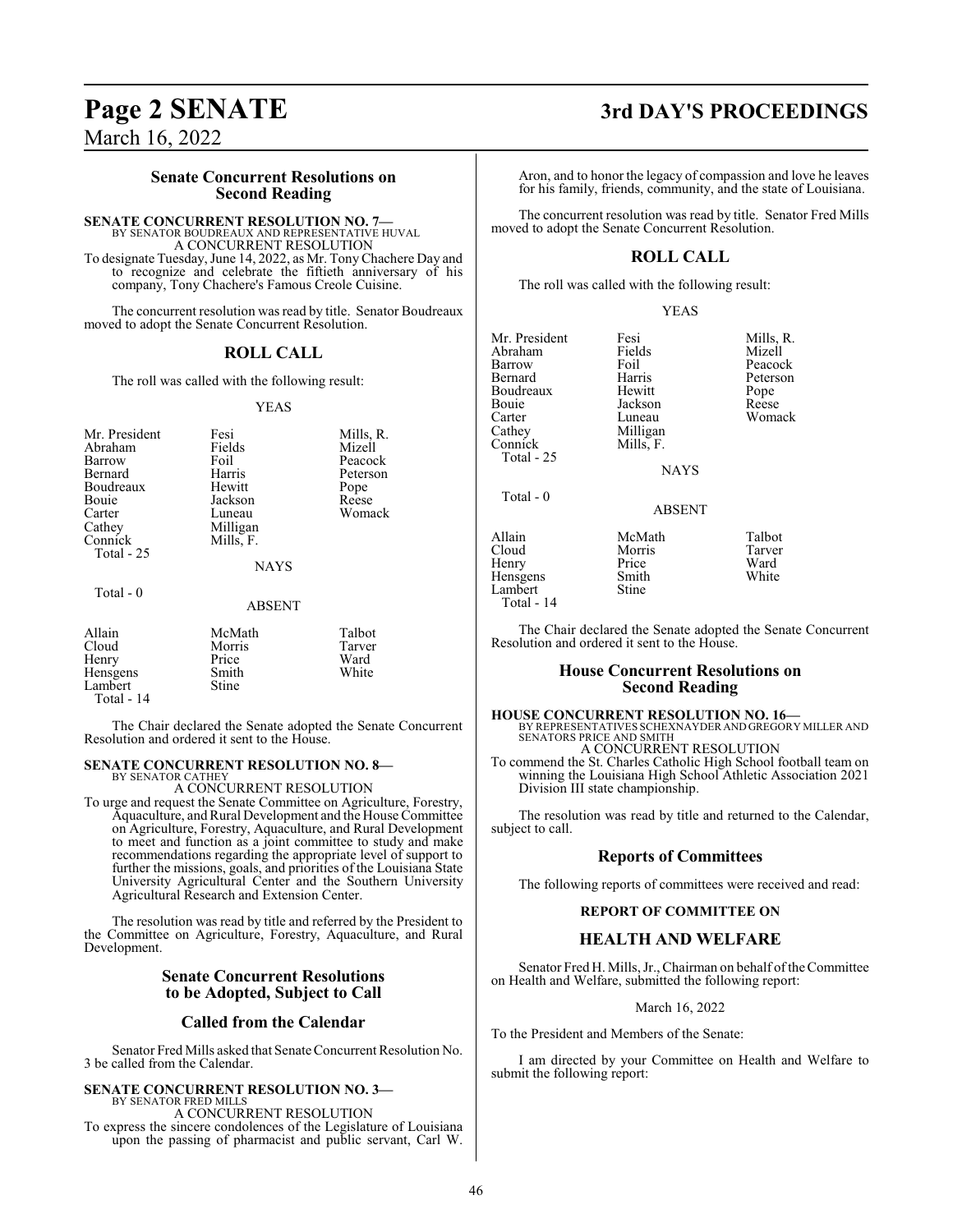## **3rd DAY'S PROCEEDINGS Page 3 SENATE**

#### **SENATE BILL NO. 14—** BY SENATOR POPE

AN ACT

To amend and reenact R.S. 37:2441, relative to the Louisiana Board for Hearing Aid Dealers; to provide for registration and licensure; to provide legislative intent; and to provide for related matters.

Reported favorably.

## **SENATE BILL NO. 31—** BY SENATOR FRED MILLS

AN ACT

To repeal R.S. 28:4, 237, Chapter 2 of Title 28 of the Louisiana Revised Statutes of 1950, consisting ofR.S. 28:241 through 249, and 824(A) through (H), R.S. 36:259(B)(12), (23), (27), (28), (29), and (33),  $\overline{R}$ .S. 40:31.65(A), 642, 700.12, Part XI of Chapter 4 of Title 40 of the Louisiana Revised Statutes of 1950, consisting of R.S. 40:1051 through 1055, 1057.12, 1058, 1105.10©, 1105.11©, 1135.13, Part III of Subchapter B of Chapter 5-D of Title 40 of the Louisiana Revised Statutes of 1950, consisting ofR.S. 40:1185.1 through 1185.6, 1189.6, Part III of Subchapter D of Chapter 5-D of Title 40 of the Louisiana Revised Statutes of 1950, consisting of R.S. 40:1215.1 and 1215.2, Part VI of Subchapter D of Chapter 5-D of Title 40 of the Louisiana Revised Statutes of 1950, consisting of R.S. 40:1221.1 through 1221.11, 1249.3(B), 1261.1, 1263.5, Part IX of Subchapter A of Chapter 5-F of Title 40 of the Louisiana Revised Statutes of 1950, consisting of R.S. 40:1277.1, Part X of Subchapter A of Chapter 5-F of Title 40 of the Louisiana Revised Statutes of 1950, consisting of R.S. 40:1279.1, 1283.2, Part V of Subchapter B of Chapter 5-F of Title 40 of the Louisiana Revised Statutes of 1950, consisting of R.S. 40:1290.1 through 1290.4, Part I-A of Chapter 6 of Title 40 of the Louisiana Revised Statutes of 1950, consisting of R.S. 40:1312.1 through 1312.27, Subpart E of Part III of Chapter 6 of Title 40 of the Louisiana Revised Statutes of 1950, consisting of R.S. 40:1460.1 and 1460.2, 1597.2(B), 2001, 2009.1, 2013.4 through 2013.6, 2016, 2018.4, 2108, 2116.34(B), 2120.9, Part VI-B of Chapter 11 of Title 40 of the Louisiana Revised Statutes of 1950, consisting of R.S. 40:2175.11 through 2175.15, Part VI-C of Chapter 11 of Title 40 of the Louisiana Revised Statutes of 1950, consisting of R.S. 40:2176.1, Part IX of Chapter 11 of Title 40 of the Louisiana Revised Statutes of 1950, consisting of R.S. 40:2194 through 2194.5, Part X-A ofChapter 11 ofTitle 40 of the Louisiana Revised Statutes of 1950, consisting of R.S. 40:2195.6, Part XI of Chapter 11 of Title 40 of the Louisiana Revised Statutes of 1950, consisting of R.S. 40:2196 through 2196.7, Part XV of Chapter 11 of Title 40 of the Louisiana Revised Statutes of 1950, consisting ofR.S. 40:2200.11 through 2200.15, Chapter 16 of Title 40 of the Louisiana Revised Statutes of 1950, consisting of R.S. 40:2331 and 2332, Chapter 17 of Title 40 of the Louisiana Revised Statutes of 1950, consisting of R.S. 40:2351 through 2355, 2405.2, Chapter 21 of Title 40 of the Louisiana Revised Statutes of 1950, consisting of R.S. 40:2481 through 2483, Chapter 23 of Title 40 of the Louisiana Revised Statutes of 1950, consisting of R.S. 40:2501 through 2505, and Chapter 24 of Title 40 of the Louisiana Revised Statutes of 1950, consisting of R.S. 40:2511 through 2519, and R.S. 46:52.2, Subpart A-1 of Part I of Chapter 3 of Title 46 ofthe Louisiana Revised Statutes of 1950, consisting of R.S. 46:160 through 160.11, Subpart B of Part I of Chapter 3 of Title 46 of the Louisiana Revised Statutes of 1950, consisting of R.S. 46:161 through 165, Subpart C of Part II of Chapter 3 of Title 46 of the Louisiana Revised Statutes of 1950, consisting of R.S. 46:261, Subpart D-3 of Part II of Chapter 3 of Title 46 of the Louisiana Revised Statutes of 1950, consisting of R.S. 46:287.1 through 287.9, Subpart D-1 of Part VI-A of Chapter 3 of Title 46 ofthe Louisiana Revised Statutes of 1950, consisting ofR.S. 46:440.4 through 440.8, 1094(D), 1442.3, Chapter 25 of Title 46 ofthe Louisiana Revised Statutes of 1950, consisting of R.S. 46:1991 through 1996, 2405.1, Chapter 35-A of Title 46 of the Louisiana Revised Statutes of 1950, consisting of R.S. 46:2431 through 2434, Chapter 52 of Title 46 of the Louisiana Revised Statutes of 1950, consisting of R.S. 46:2671 through

# March 16, 2022

2675, and 2758.2(E) and (F), relative to health care; to repeal certain inactive or obsolete laws; and to provide for related matters.

Reported favorably.

## **SENATE BILL NO. 121—** BY SENATOR BERNARD

AN ACT

To repeal R.S. 37:1227, relative to the display of pharmacy permits; to repeal the requirement for display of a pharmacy permit; and to provide for related matters.

Reported favorably.

Respectfully submitted, FRED H. MILLS, JR. Chairman

#### **REPORT OF COMMITTEE ON**

#### **EDUCATION**

Senator Cleo Fields, Chairman on behalf of the Committee on Education, submitted the following report:

March 16, 2022

To the President and Members of the Senate:

I am directed by your Committee on Education to submit the following report:

**SENATE BILL NO. 111—** BY SENATOR LUNEAU

AN ACT

To repeal Chapter 5-K of Title 25 of the Louisiana Revised Statutes of 1950 comprised of R.S. 25:380.81 through 380.87 and R.S. 36:744(F)(1)(b), relative to the Tioga Heritage Park and Museum; and to provide for related matters.

Reported favorably.

- **SENATE BILL NO. 126—** BY SENATOR CATHEY AN ACT
- To amend and reenact R.S. 17:350.21(A), relative to funding of laboratory schools; to authorize the University of Louisiana at Monroe to receive state funding for a laboratory school; and to provide for related matters.

Reported favorably.

## **SENATE BILL NO. 169—** BY SENATOR MIZELL

- AN ACT
- To amend and reenactR.S. 17:407.101(E)(8)(introductory paragraph) and (b)(i),  $(F)$ , and  $(G)$  and to repeal Sections 3 and  $\tilde{4}(B)$  of Act 180 ofthe 2020Regular Session, relative to the EarlyChildhood Care and Education Commission; to provide relative to the membership officers, and duties of a task force of the commission; to provide relative to meetings and reports of the commission; to repeal the termination date of the commission; and to provide for related matters.

Reported with amendments.

**SENATE BILL NO. 178—**

BY SENATOR FIELDS

AN ACT

To enact R.S. 17:5105, relative to the Taylor Opportunity Program for Students; to provide relative to eligibility for awards; to waive or modify certain eligibility provisions for certain students in response to circumstances related to certain natural disasters and certain public health emergencies; to authorize the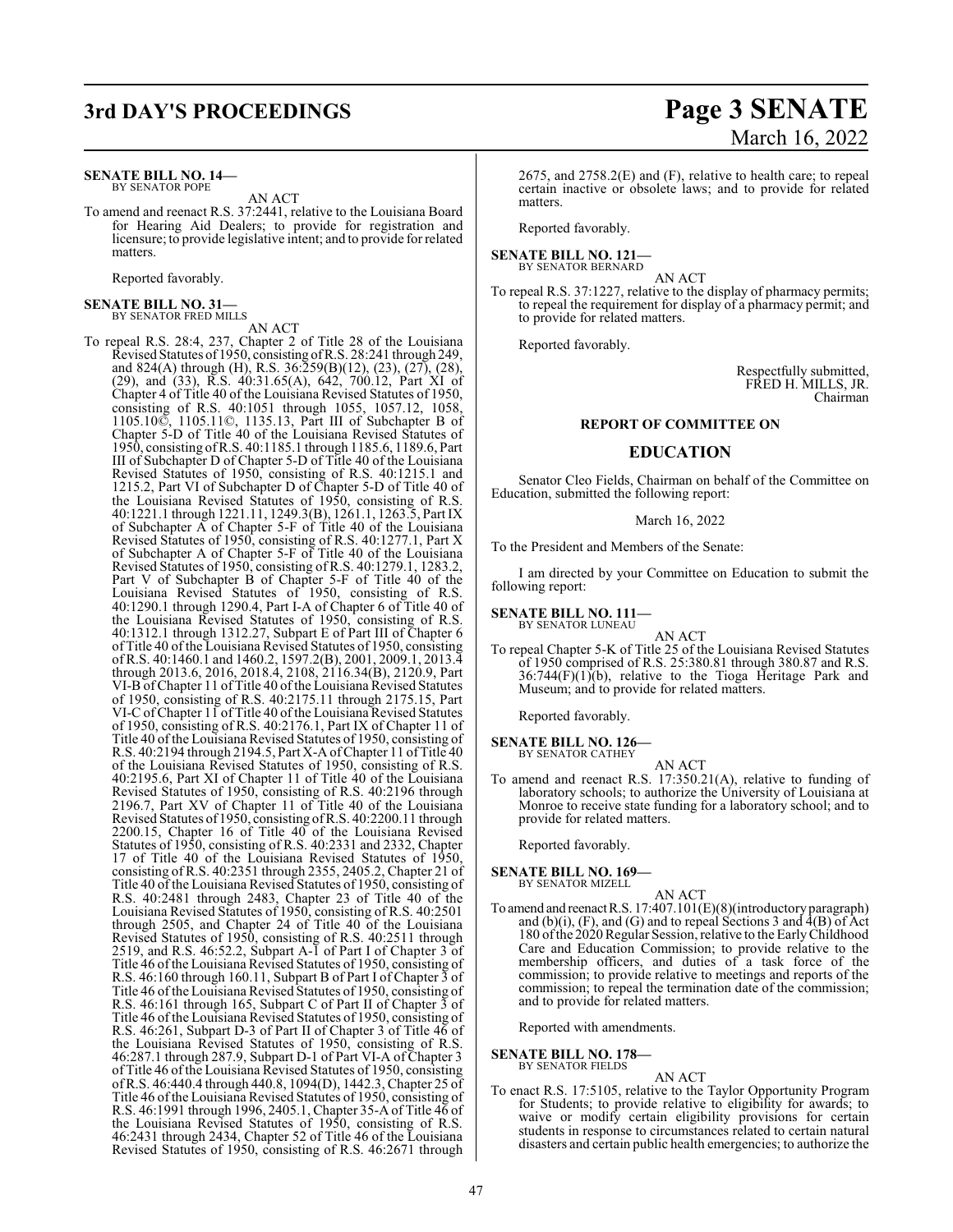# March 16, 2022

administering agency to waive eligibility requirements; and to provide for related matters.

Reported with amendments.

Respectfully submitted, CLEO FIELDS Chairman

#### **REPORT OF COMMITTEE ON**

#### **NATURAL RESOURCES**

Senator Bob Hensgens, Chairman on behalf of the Committee on Natural Resources, submitted the following report:

#### March 16, 2022

To the President and Members of the Senate:

I am directed by your Committee on Natural Resources to submit the following report:

## **SENATE BILL NO. 38—** BY SENATOR HENSGENS

AN ACT

To amend and reenact R.S.  $30:10(A)(2)(a)$ , the introductory paragraph of (i) and (aa) and (ee), (ii), and (iii), (b)(i), (ii)(aa), (bb),  $(dd)$ , (ee), and (ff), and (iii),  $(e)$ (ii),  $(h)$ , and (i) and (3) and (B), and to enact R.S.  $30:10(A)(2)(a)(i)(ff)$  and  $(b)(ii)(gg)$ , (hh),  $(ii)$ , and  $(ij)$ ,  $(iv)$ ,  $(v)$ ,  $(vi)$ , and  $(vii)$ , and  $(C)$ , relative to drilling units; to provide for definitions; to provide for procedures, obligations, and remedies; to provide for written notice; to provide for information required to be furnished; to provide for indemnification;to provide for changes of ownership; to provide for title opinions; to provide for subsequent unit operations; to provide terminology; and to provide for related matters.

Reported favorably.

#### **SENATE BILL NO. 91—** BY SENATOR HENSGENS

AN ACT

To enact R.S. 49:191(13)(a) and to repeal R.S. 49:191(11), relative to the Coastal Protection and Restoration Authority and the Coastal Restoration and Protection Authority Board, including provisions to provide for the re-creation of the Coastal Protection and Restoration Authority and the Coastal Restoration and Protection Authority Board and the statutory entities made a part of the department by law; to provide for the effective termination date for all statutory authority for the existence of such statutory entities; and to provide for related matters.

Reported favorably.

#### **SENATE BILL NO. 245—** BY SENATOR ALLAIN AND REPRESENTATIVE COUSSAN AN ACT

To amend and reenact R.S. 30:83(F)(7), 86(E)(2), 89(C)(3), and 92(A) and (C), to enact R.S.  $30:83(F)(8)$ ,  $84(A)(3)$  and  $(8)$ , and to repeal R.S. 30:85(B), to provide for the Louisiana Oilfield Site Restoration Law; to provide for the Oilfield Site Restoration Fund; to provide for the powers and duties of the Oilfield Site Restoration Commission and the secretary and assistant secretaryofthe Department of Natural Resources; to provide for contracts for site assessment or restoration; to provide for an executive director; and to provide for related matters.

Reported with amendments.

Respectfully submitted, BOB HENSGENS Chairman

## **Page 4 SENATE 3rd DAY'S PROCEEDINGS**

#### **REPORT OF COMMITTEE ON**

#### **LOCAL AND MUNICIPAL AFFAIRS**

Senator Karen Carter Peterson, Chairman on behalf of the Committee on Local and Municipal Affairs, submitted the following report:

March 16, 2022

To the President and Members of the Senate:

I am directed by your Committee on Local and Municipal Affairs to submit the following report:

#### **SENATE BILL NO. 201—**

BY SENATOR JACKSON

AN ACT To amend and reenact R.S.  $33:5151(C)(1)$  and (2), relative to health insurance coverage offered by parish governments to their employees and officials; to provide that the district public defender and his employees or contract attorneys may participate in such insurance coverage; and to provide for related matters.

Reported favorably.

#### **SENATE BILL NO. 215—** BY SENATOR LUNEAU

AN ACT

To amend and reenact R.S. 33:2501.1 and to enact R.S. 33:2561.1, relative to certain municipal fire and police civil service boards; to authorize attorney fees for the appealing employee when a decision of the employee's appointing authority is reversed under certain circumstances; and to provide for related matters.

Reported favorably.

**SENATE BILL NO. 237—**

BY SENATOR FIELDS AN ACT

To enact R.S. 33:9097.35, relative to East Baton Rouge Parish; to create the Sagefield Crime Prevention and Improvement District; to provide relative to the boundaries, purpose, governance, and powers and duties of the district; to provide relative to district funding, including the authority to impose a parcel fee within the district, subject to voter approval; to provide for an effective date; and to provide for related matters.

Reported with amendments.

**SENATE BILL NO. 313—**

BY SENATOR CLOUD

#### AN ACT

To enact R.S. 33:441(D), relative to Mayor's Court; to provide relative to training requirements for mayors and magistrates; to provide relative to verification of training; to provide relative to continuing education; and to provide for related matters.

Reported with amendments.

**SENATE BILL NO. 380—** BY SENATOR PETERSON

AN ACT

To amend and reenact R.S. 33:9039.62, 9039.68(A)(3) and (B)(1),  $(2)(b)$ , and  $(3)$ , 9039.69 $(A)(5)$ , and 9039.72 $(A)(14)$ , and to enact R.S. 33:9039.69(C) and 9039.72(D), relative to Orleans Parish; to provide relative to the BioDistrict New Orleans; to provide relative to the boundaries and powers and duties of the district;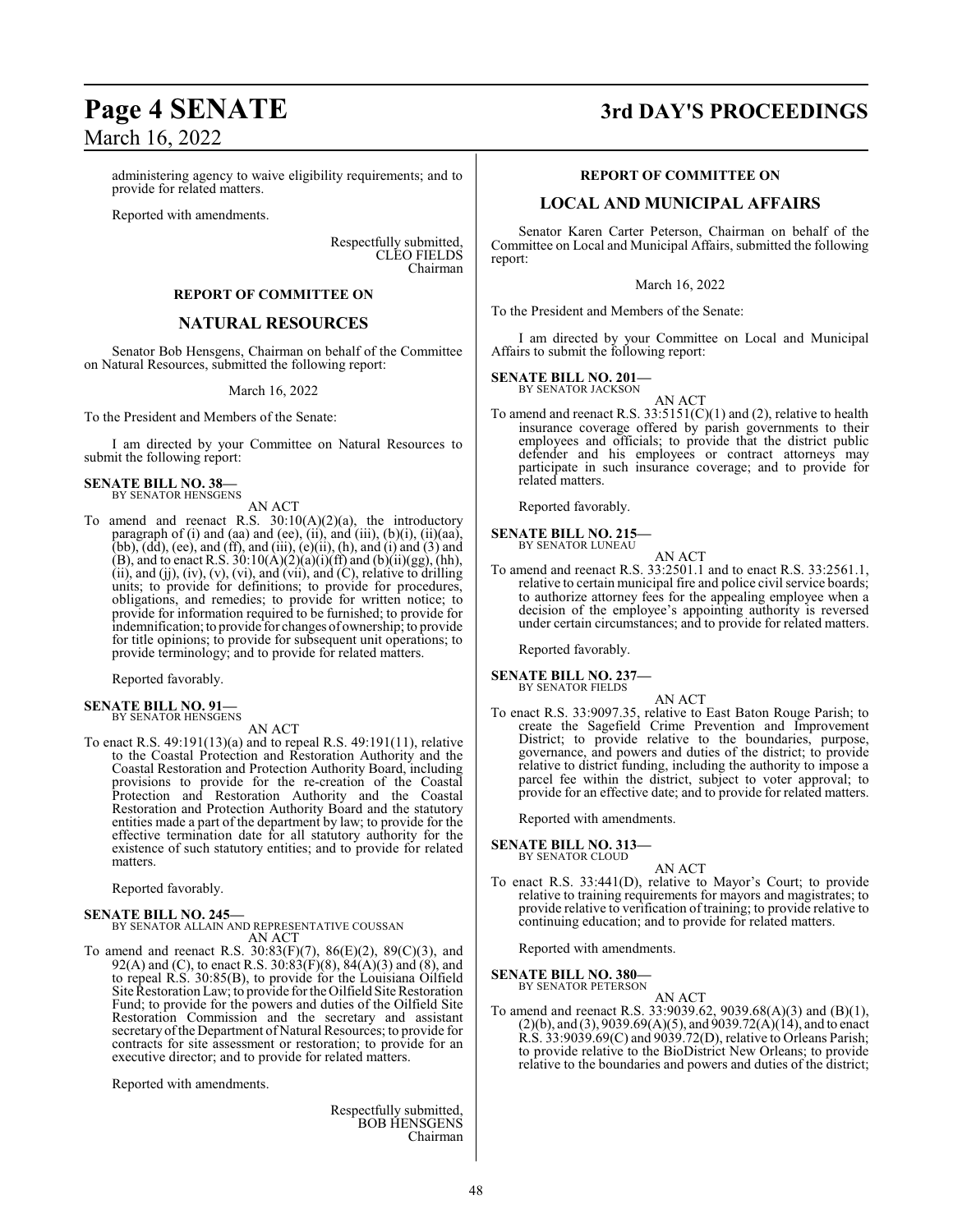to provide relative to the creation of subdistrict; to require that district projects be in compliance with certain rules and regulations; and to provide for related matters.

Reported with amendments.

Respectfully submitted, KAREN CARTER PETERSON Chairman

#### **Senate Bills and Joint Resolutions on Second Reading Reported by Committees**

## **SENATE BILL NO. 26—** BY SENATOR HENSGENS

AN ACT

To amend and reenact R.S. 3:2074(D), relative to the Louisiana Equine Promotion and Research AdvisoryBoard; to provide for the terms of the members; to provide for an effective date; and to provide for related matters.

Reported favorably by the Committee on Agriculture, Forestry, Aquaculture, and Rural Development. The bill was read by title, ordered engrossed and passed to a third reading.

## **SENATE BILL NO. 55—** BY SENATOR CATHEY

AN ACT

To enact R.S. 49:191(13)(a) and to repeal R.S. 49:191(10)(c), relative to the Department of Agriculture and Forestry, including provisions to provide for the re-creation of the Department of Agriculture and Forestry and the statutory entities made a part of the department by law; to provide for the effective termination date for all statutory authority for the existence of such statutory entities; and to provide for related matters.

Reported favorably by the Committee on Agriculture, Forestry, Aquaculture, and Rural Development. The bill was read by title, ordered engrossed and passed to a third reading.

#### **SENATE BILL NO. 113—** BY SENATOR CATHEY

AN ACT

To amend and reenact R.S. 3:3368(B), (D), (E), and (G), relative to structural pest control operator's licenses; to provide relative to examinations; to provide relative to license applications; to provide for effectiveness; and to provide for related matters.

Reported favorably by the Committee on Agriculture, Forestry, Aquaculture, and Rural Development. The bill was read by title, ordered engrossed and passed to a third reading.

#### **SENATE BILL NO. 205—** BY SENATOR JACKSON

AN ACT

To amend and reenact R.S. 3:1201(C) and (D), 1202(3), 1204(A)(2) and  $(D)(1)$  and  $(12)$ , and  $1208(1)$ ,  $(2)$ ,  $(6)$ , and  $(7)$  and to enact R.S. 3:1202(13) and (14), relative to the "Soil Conservation Districts Law"; to provide relative to legislative purpose; to provide for definitions; to provide relative to the powers of the state soil and water conservation commission; to provide relative to the powers of the chairman of the state soil and water conservation commission; to provide relative to the powers of the soil and water conservation districts; to remove outdated references; to provide for technical corrections; provide for effectiveness; and to provide for related matters.

Reported with amendments by the Committee on Agriculture, Forestry, Aquaculture, and Rural Development.

## **3rd DAY'S PROCEEDINGS Page 5 SENATE** March 16, 2022

#### **SENATE COMMITTEE AMENDMENTS**

Amendments proposed by Senate Committee on Agriculture, Forestry, Aquaculture, and Rural Development to Original Senate Bill No. 205 by Senator Jackson

#### AMENDMENT NO. 1

On page 1, line 9, after "corrections;" and before "provide" insert "to"

On motion of Senator Cathey, the committee amendment was adopted. The amended bill was read by title, ordered engrossed and passed to a third reading.

#### **Privileged Report of the Committee on Senate and Governmental Affairs**

#### **ENROLLMENTS**

Senator Hewitt, Chairman on behalf of the Committee on Senate and Governmental Affairs, submitted the following report:

March 16, 2022

To the President and Members of the Senate:

I am directed by your Committee on Senate and Governmental Affairs to submit the following report:

The following Senate Concurrent Resolution has been properly enrolled:

#### **SENATE CONCURRENT RESOLUTION NO. 2—** BY SENATOR MIZELL

A CONCURRENT RESOLUTION

To invite Chief Justice John Weimer of the Louisiana Supreme Court to address a joint session of the legislature.

> Respectfully submitted, SHARON W. HEWITT Chairman

The foregoing Senate Concurrent Resolution was signed by the President of the Senate.

#### **ATTENDANCE ROLL CALL**

PRESENT

| Mr. President<br>Abraham<br>Allain<br>Barrow<br>Bernard<br>Boudreaux<br>Bouie<br>Carter<br>Cathey<br>Total - 27 | Connick<br>Fesi<br>Fields<br>Foil<br>Harris<br>Hewitt<br>Jackson<br>Lambert<br>Luneau | Milligan<br>Mills, F.<br>Mills, R.<br>Mizell<br>Peacock<br>Peterson<br>Pope<br>Reese<br>Womack |
|-----------------------------------------------------------------------------------------------------------------|---------------------------------------------------------------------------------------|------------------------------------------------------------------------------------------------|
|                                                                                                                 | <b>ABSENT</b>                                                                         |                                                                                                |

Cloud Morris Talbot Henry Price Tarver<br>
Hensgens Smith Ward Hensgens Smith Ward<br>
McMath Stine White McMath Total - 12